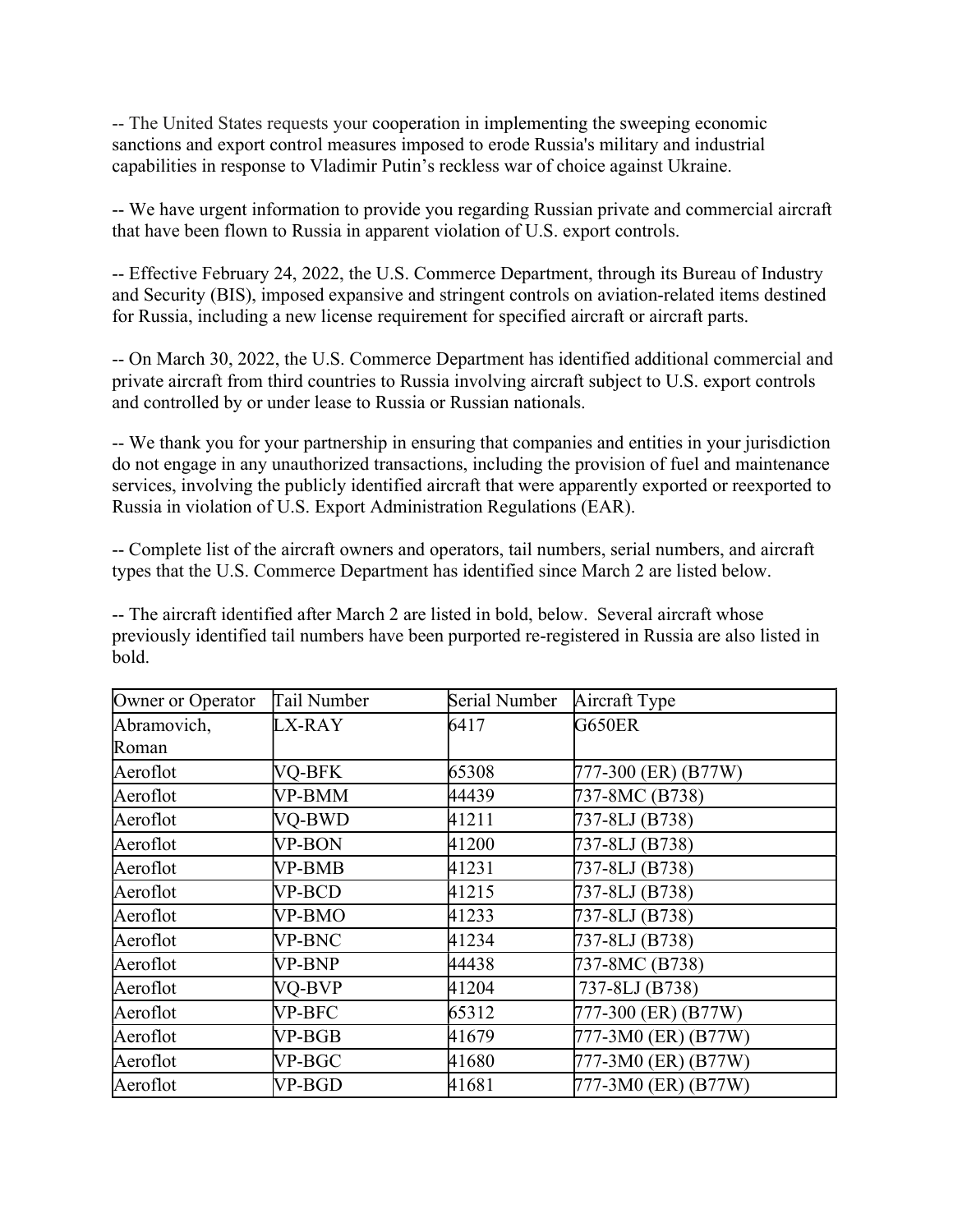| Aeroflot        | VP-BGF                   | 41686 | 777-3M0 (ER) (B77W) |
|-----------------|--------------------------|-------|---------------------|
| Aeroflot        | VQ-BFL                   | 65309 | 777-300 (ER) (B77W) |
| Aeroflot        | VQ-BFN                   | 65310 | 777-300 (ER) (B77W) |
| Aeroflot        | VQ-BFO                   | 65311 | 777-300 (ER) (B77W) |
| Aeroflot        | VQ-BQB                   | 41687 | 777-3M0 (ER) (B77W) |
| Aeroflot        | VQ-BQC                   | 41688 | 777-3M0 (ER) (B77W) |
| Aeroflot        | VQ-BQD                   | 41682 | 777-3M0 (ER) (B77W) |
| Aeroflot        | VQ-BQE                   | 41683 | 777-3M0 (ER) (B77W) |
| Aeroflot        | VQ-BQF                   | 41684 | 777-3M0 (ER) (B77W) |
| Aeroflot        | VQ-BQG                   | 41689 | 777-3M0 (ER) (B77W) |
| Aeroflot        | VQ-BUA                   | 41685 | 777-3M0 (ER) (B77W) |
| Aeroflot        | VQ-BUB                   | 41690 | 777-3M0 (ER) (B77W) |
| Aeroflot        | VP-BPF                   | 44436 | 737-8MC (B738)      |
| Aeroflot        | VQ-BUC                   | 41691 | 777-3M0 (ER) (B77W) |
| Aeroflot        | VP-BGI                   | 41223 | 737-8LJ (B738)      |
| Aeroflot        | VP-BNO                   | 44432 | 737-8MC (B738)      |
| Aeroflot        | VQ-BWA                   | 41207 | 737-8LJ (B738)      |
| Aeroflot        | VQ-BWC                   | 41210 | 737-8LJ (B738)      |
| Aeroflot        | VP-BPG                   | 41693 | 777-3M0 (ER) (B77W) |
| <b>Aeroflot</b> | <b>RA-73094</b>          | 41216 | 737-8LJ (B738)      |
| <b>Aeroflot</b> | <b>RA-73104</b>          | 44443 | 737-8MC (B738)      |
| <b>Aeroflot</b> | RA-73121                 | 41203 | 737-8LJ (B738)      |
| <b>Aeroflot</b> | <b>VP-BCG</b>            | 41217 | 737-8LJ (B738)      |
| <b>Aeroflot</b> | <b>VP-BGG</b>            | 41222 | 737-8LJ (B738)      |
| <b>Aeroflot</b> | VP-BGN                   | 41225 | 737-8LJ (B738)      |
| AirBridgeCargo  | VQ-BGZ                   | 37580 | 747-8HV(F) (B748)   |
| AirBridgeCargo  | VQ-BVR                   | 60687 | 747-8HV(F) (B748)   |
| AirBridgeCargo  | VQ-BLR                   | 37668 | 747-8HV(F) (B748)   |
| AirBridgeCargo  | VQ-BRH                   | 37669 | 747-8HV(F) (B748)   |
| AirBridgeCargo  | VQ-BRJ                   | 37670 | 747-8HV(F) (B748)   |
| AirBridgeCargo  | VP-BIN                   | 60119 | 747-83Q(F) (B748)   |
| AirBridgeCargo  | VQ-BFU                   | 60117 | 747-83Q(F) (B748)   |
| AirBridgeCargo  | VQ-BLQ                   | 37581 | 747-8HV(F) (B748)   |
| AirBridgeCargo  | VP-BIG                   | 35420 | 747-46NF(ER) (B744) |
| AirBridgeCargo  | VP-BBY                   | 63781 | 747-83Q(F) (B748)   |
| AirBridgeCargo  | VQ-BFE                   | 60118 | 747-83Q(F) (B748)   |
| Aviastar-TU     | <b>VQ-BCB / RA-78003</b> | 27056 | 757-223(PCF) (B752) |
| Aviastar-TU     | VQ-BKK / RA-             | 25731 | 757-223(PCF) (B752) |
|                 | 73352                    |       |                     |
| Aviastar-TU     | VQ-BSX / RA-73354 27053  |       | 757-223(PCF) (B752) |
| Aviastar-TU     | <b>VQ-BBU / RA-73351</b> | 25696 | 757-223(PCF) (B752) |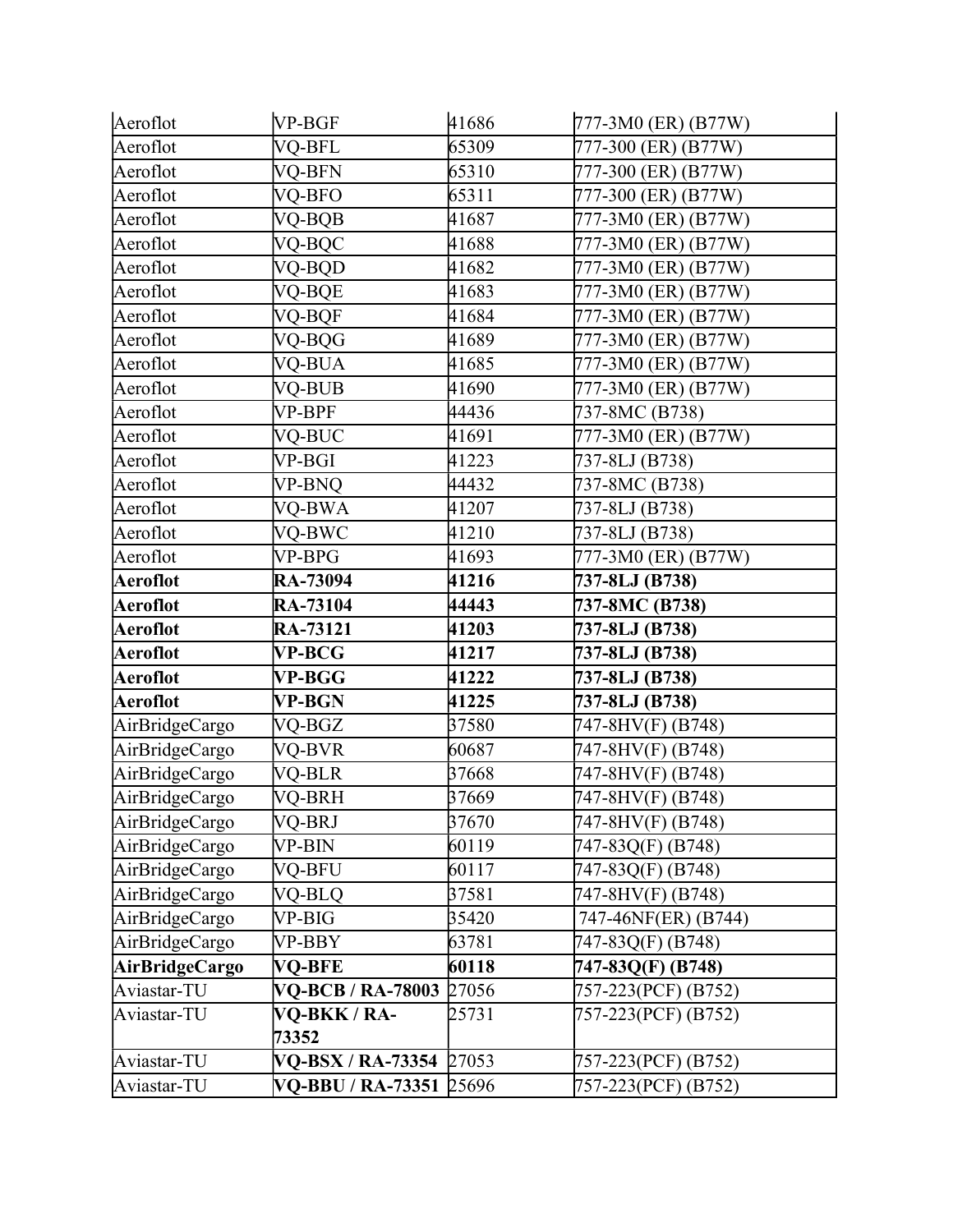| Aviastar-TU      | VQ-BON / RA-<br>73355 | 27054 | 757-223(PCF) (B752) |
|------------------|-----------------------|-------|---------------------|
| <b>Alrosa</b>    | <b>EI-FCH</b>         | 32576 | 737-83N (B738)      |
| Atran            | VQ-BFD                | 33547 | 737-8AS(BCF) (B738) |
| Atran            | VQ-BFP                | 33718 | 737-8AS(BCF) (B738) |
| Atran            | VQ-BFR                | 33548 | 737-8AS(BCF) (B738) |
| Atran            | <b>VQ-BFX</b>         | 33717 | 737-8AS(BCF) (B738) |
| Azur Air         | VP-BLV                | 30043 | 757-28A (B752)      |
| Azur Air         | VQ-BEY                | 29382 | 757-2Q8 (B752)      |
| Azur Air         | VQ-BYX / VQ-BYO       | 35717 | 737-9GP(ER) (B739)  |
| Azur Air         | RA-73030              | 24746 | 767-3Q8(ER) (B763)  |
| Azur Air         | VP-BIS                | 30045 | 757-2QB (B752)      |
| Azur Air         | VQ-BEZ                | 29377 | 757-2QB (B752)      |
| Azur Air         | VQ-BEN                | 28140 | 767-33A(ER) (B763)  |
| Azur Air         | VP-BYC                | 30338 | 757-231 (B752)      |
| Azur Air         | VQ-BQA                | 30044 | 757-2QB (B752)      |
| Azur Air         | VQ-BKB                | 26268 | 757-2QB (B752)      |
| Azur Air         | RA-73032              | 27614 | 767-306(ER)         |
| Azur Air         | RA-73034              | 27612 | 767-306(ER)         |
| Azur Air         | VP-BRA                | 27477 | 767-33A(ER) (B763)  |
| Azur Air         | VQ-BKF                | 26268 | 757-2QB (B752)      |
| Azur Air         | VP-BUX                | 24947 | 767-3Y0(ER) (B763)  |
| Azur Air         | VP-BUV                | 24745 | 767-3Q8(ER) (B763)  |
| Azur Air         | VQ-BTK                | 35302 | 777-3ZG(ER) (B77W)  |
| Azur Air         | VQ-BZA                | 32728 | 777-31H(ER) (B77W)  |
| Azur Air         | VQ-BZC                | 32729 | 777-31H(ER) (B77W)  |
| Azur Air         | VQ-BUO                | 27909 | 767-33A(ER) (B763)  |
| <b>Azur Air</b>  | VQ-BZF                | 35300 | 777-367(ER) (B77W)  |
| Nordstar         | RA-73259              | 28871 | 737-33R (B733)      |
| Nordwind         | VP-BJL                | 32639 | 777-35E(ER) (B77W)  |
| Nordwind         | VP-BSC                | 40233 | 737-8KN (B738)      |
| Nordwind         | VP-BJR                | 37136 | 777-3B5(ER) (B77W)  |
| Nordwind         | VP-BJH                | 28533 | 777-212(ER) (B772)  |
| Nordwind         | VQ-BJA                | 28520 | 777-212(ER) (B772)  |
| Nordwind         | VP-BJO                | 32640 | 777-35E(ER) (B77W)  |
| Nordwind         | VP-BSE                | 40236 | 737-8KN (B738)      |
| Nordwind         | VP-BJJ                | 32719 | 777-2Q8(ER) (B772)  |
| <b>Pegas Fly</b> | RA-73272              | 27608 | 777-2Q8(ER) (B772)  |
| Pobeda           | VP-BFB                | 41219 | 737-8LJ (B738)      |
| Pobeda           | VP-BGQ                | 41227 | 737-8LJ (B738)      |
| Pobeda           | <b>VP-BGR</b>         | 41228 | 737-8LJ (B738)      |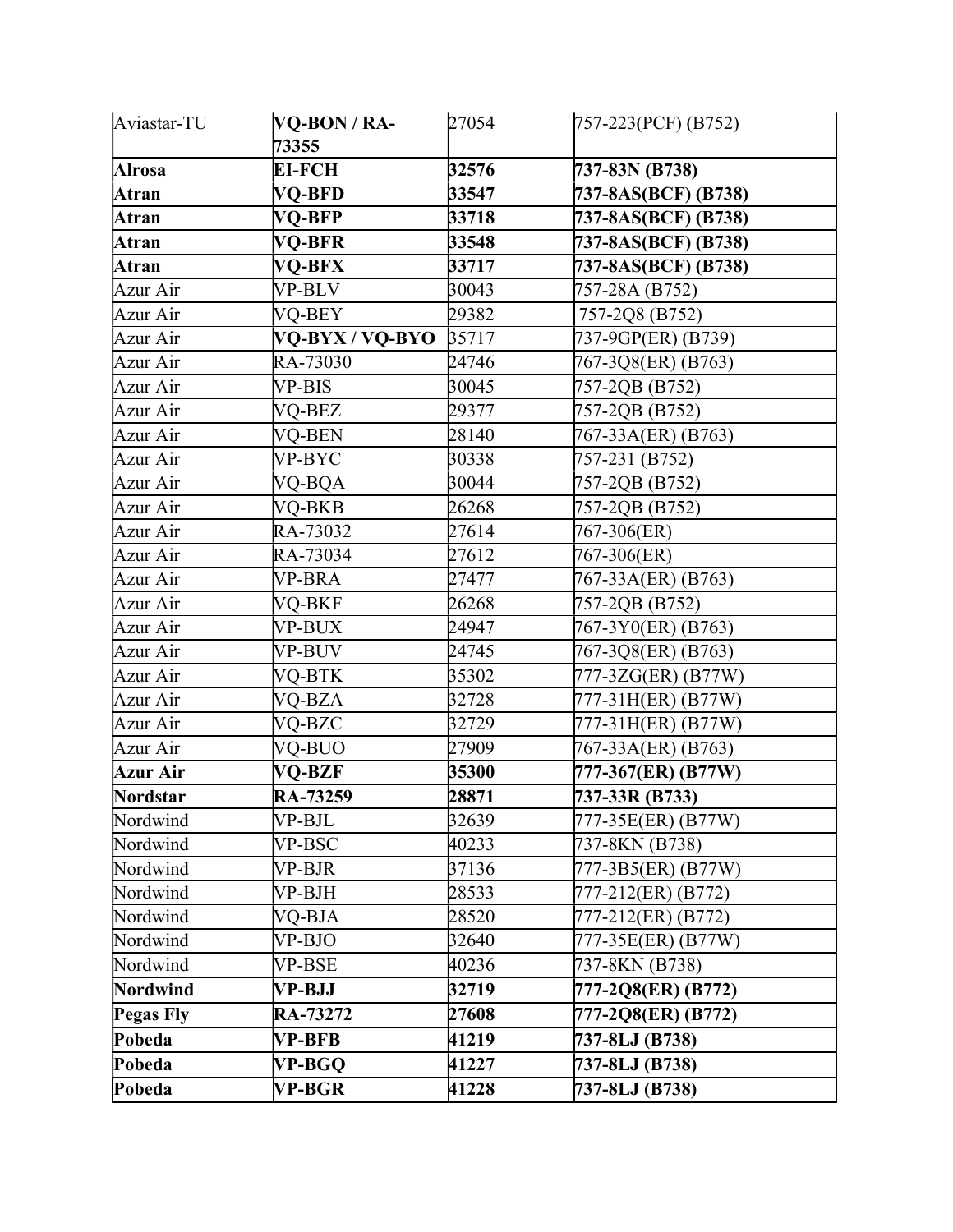| Pobeda              | <b>VP-BOD</b> | 41238 | 737-8LJ (B738)     |
|---------------------|---------------|-------|--------------------|
| Pobeda              | VP-BOH        | 41244 | 737-8LJ (B738)     |
| Pobeda              | <b>VP-BQB</b> | 64862 | 737-8MC (B738)     |
| Pobeda              | <b>VP-BQC</b> | 64863 | 737-8AL (B738)     |
| Pobeda              | VP-BQE        | 64864 | 737-8MC (B738)     |
| Pobeda              | VP-BQH        | 64866 | 737-8MC (B738)     |
| Pobeda              | VP-BQJ        | 64867 | 737-8MC (B738)     |
| Pobeda              | VP-BQM        | 64868 | 737-8MC (B738)     |
| Pobeda              | VP-BQQ        | 64869 | 737-8MC (B738)     |
| Pobeda              | VQ-BHC        | 41220 | 737-8LJ (B738)     |
| Pobeda              | VQ-BHD        | 41221 | 737-8LJ (B738)     |
| Pobeda              | VQ-BHQ        | 41226 | 737-8LJ (B738)     |
| Pobeda              | VQ-BHT        | 41235 | 737-8LJ (B738)     |
| Pobeda              | VQ-BHU        | 41229 | 737-8LJ (B738)     |
| Pobeda              | VQ-BHW        | 41241 | 737-8LJ (B738)     |
| Pobeda              | <b>VO-BWG</b> | 41205 | 737-8LJ (B738)     |
| Pobeda              | VO-BWH        | 41206 | 737-8LJ (B738)     |
| Rossiya             | <b>VP-BOB</b> | 41236 | 737-8LJ (B738)     |
| Rossiya             | VP-BOI        | 41224 | 737-8LJ (B738)     |
| Rossiya             | <b>VP-BUS</b> | 44435 | 737-8MC (B738)     |
| Rossiya             | VQ-BPX        | 35278 | 737-8Q8 (B738)     |
| Rossiya             | VQ-BSR        | 33622 | 737-8AS (B738)     |
| Rossiya             | VQ-BSS        | 33602 | 737-8AS (B738)     |
| Rossiya             | VQ-BVU        | 41202 | 737-8LJ (B738)     |
| Rossiya             | VQ-BVV        | 41201 | 737-8LJ (B738)     |
| Rossiya             | VQ-BWJ        | 41212 | 737-8LJ (B738)     |
| Rossiya             | RA-73283      | 27100 | 747-446 (B744)     |
| Rossiya             | RA-73284      | 26360 | 747-446 (B744)     |
| Rossiya             | <b>EI-XLE</b> | 26362 | 747-446 (B744)     |
| Rossiya             | <b>EI-XLF</b> | 27645 | 747-446 (B744)     |
| Rossiya             | EI-XLH        | 27650 | 747-446 (B744)     |
| Rossiya             | <b>EI-XLJ</b> | 27646 | 747-446 (B744)     |
| Rossiya             | <b>EI-UNL</b> | 28515 | 777-312 (B773)     |
| Rossiya             | RA-73282      | 28516 | 777-312 (B773)     |
| Rossiya             | RA-73292      | 28531 | 777-312 (B773)     |
| Royal Flight        | VP-BGZ        | 30881 | 737-86J (B738)     |
| <b>Royal Flight</b> | VP-BOO        | 28834 | 757-204 (B752)     |
| <b>Royal Flight</b> | VQ-BTB        | 28835 | 757-28A (B752)     |
| <b>Royal Flight</b> | VQ-BTR        | 28171 | 757-28A (B752)     |
| <b>Royal Flight</b> | <b>VP-BLG</b> | 27617 | 767-3Q8(ER) (B763) |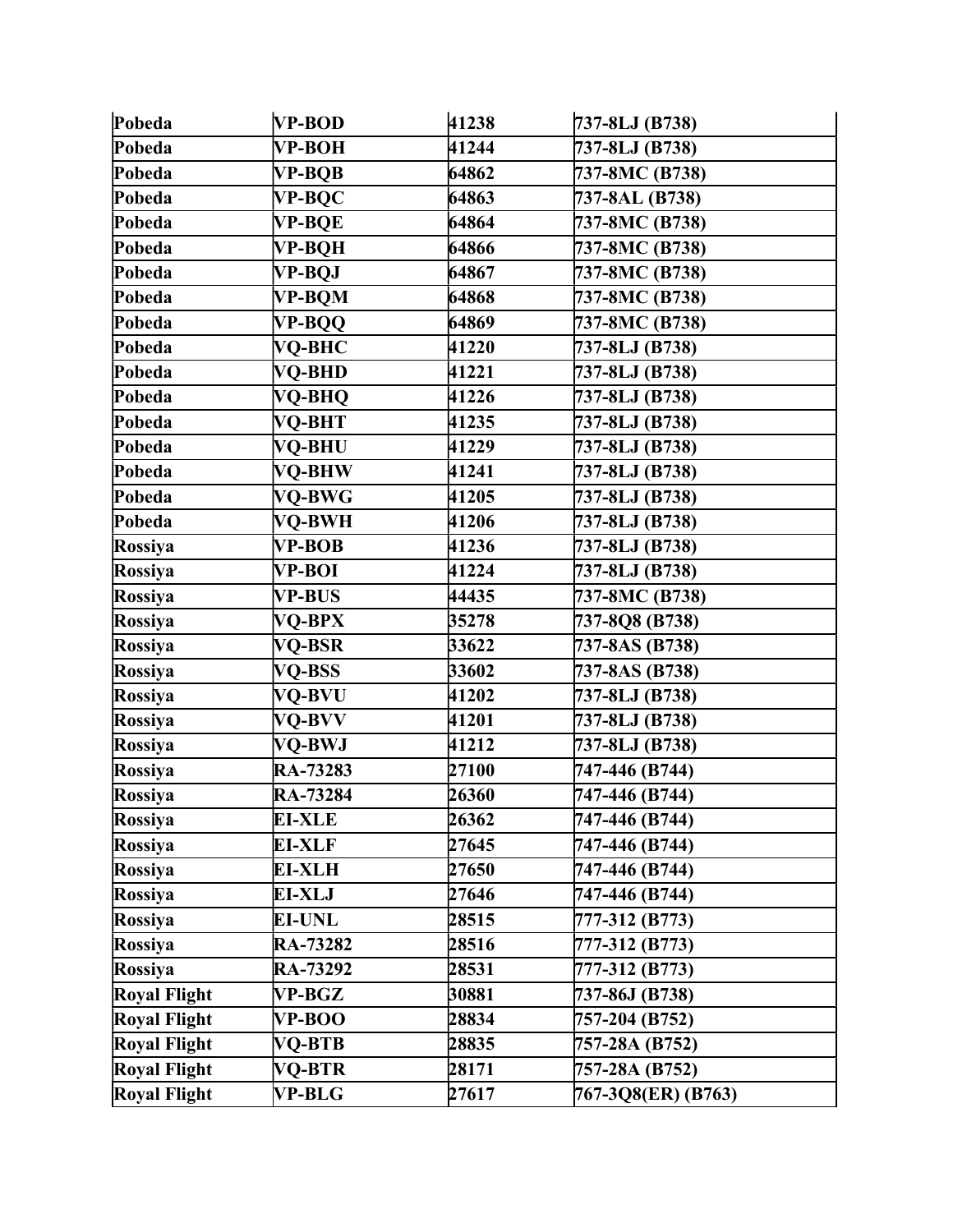| <b>Royal Flight</b> | VP-BRE                   | 28149 | 767-3W0(ER) (B763) |
|---------------------|--------------------------|-------|--------------------|
| Royal Flight        | <b>VP-BGK</b>            | 32707 | 777-31H(ER) (B77W) |
| <b>S7 Airlines</b>  | VQ-BKV                   | 37084 | 737-8ZS (B738)     |
| <b>S7 Airlines</b>  | VQ-BKW                   | 37085 | 737-8ZS (B738)     |
| <b>S7 Airlines</b>  | <b>VO-BMG</b>            | 41841 | 737-8LP (B738)     |
| <b>S7 Airlines</b>  | <b>VO-BRK</b>            | 41708 | 737-8LP (B738)     |
| <b>S7 Airlines</b>  | VQ-BRQ                   | 41710 | 737-8LP (B738)     |
| <b>S7 Airlines</b>  | VQ-BRR                   | 41836 | 737-8LP (B738)     |
| <b>S7 Airlines</b>  | VO-BVM                   | 41400 | 737-8GJ (B738)     |
| Utair               | VQ-BJJ                   | 29937 | 737-8AS(B738)      |
| Utair               | VQ-BQQ / RA-             | 37552 | 737-8GU (B738)     |
|                     | 73089                    |       |                    |
| Utair               | VQ-BQP / RA-73088 37553  |       | 737-8GU (B738)     |
| Utair               | VQ-BQR / RA-<br>73090    | 36386 | 737-8GU (B738)     |
| Utair               | <b>VP-BXY / RA-73037</b> | 27328 | 737-524 (B735)     |
| Utair               | RA-73048                 | 29685 | 737-524 (B735)     |
| Utair               | RA-73081                 | 30435 | 767-224(ER) (B762) |
| Utair               | <b>VQ-BJF / RA-73084</b> | 32778 | 737-8AS(B738)      |
| Utair               | VQ-BQS / RA-73091        | 36387 | 737-8GU (B738)     |
| Utair               | <b>VP-BAI/RA-73082</b>   | 30437 | 767-224(ER) (B762) |
| Utair               | VP-BAG                   | 30435 | 767-224(ER) (B762) |
| Utair               | <b>RA-73035</b>          | 27315 | 737-524 (B735)     |
| Utair               | RA-73067                 | 28476 | 737-45S (B734)     |
| Utair               | <b>RA-73044</b>          | 28900 | 737-524 (B735)     |
| Utair               | <b>RA-73061</b>          | 28907 | 737-524 (B735)     |
| <b>Utair</b>        | RA-73063                 | 27532 | 737-524 (B735)     |

-- Any subsequent actions taken with regard to any of the listed aircraft, including, but not limited to, refueling, maintenance, repair, or the provision of spare parts or services, risk being subject to the prohibitions outlined in General Prohibition Ten of the U.S. Export Administration Regulations (15 C.F.R. Section 736.2(b)(10)).

-- These actions may potentially lead to criminal and administrative enforcement actions, including fines, the loss of export privileges, addition to the Entity List, and other measures that will restrict the ability of the party to engage in international trade involving exports, re-exports, and in-country transfers subject to U.S. jurisdiction.

-- We urge you to take expeditious action consistent with your national authorities to ensure that persons and entities under your jurisdiction do not provide any services to these aircraft that would violate U.S. export controls.